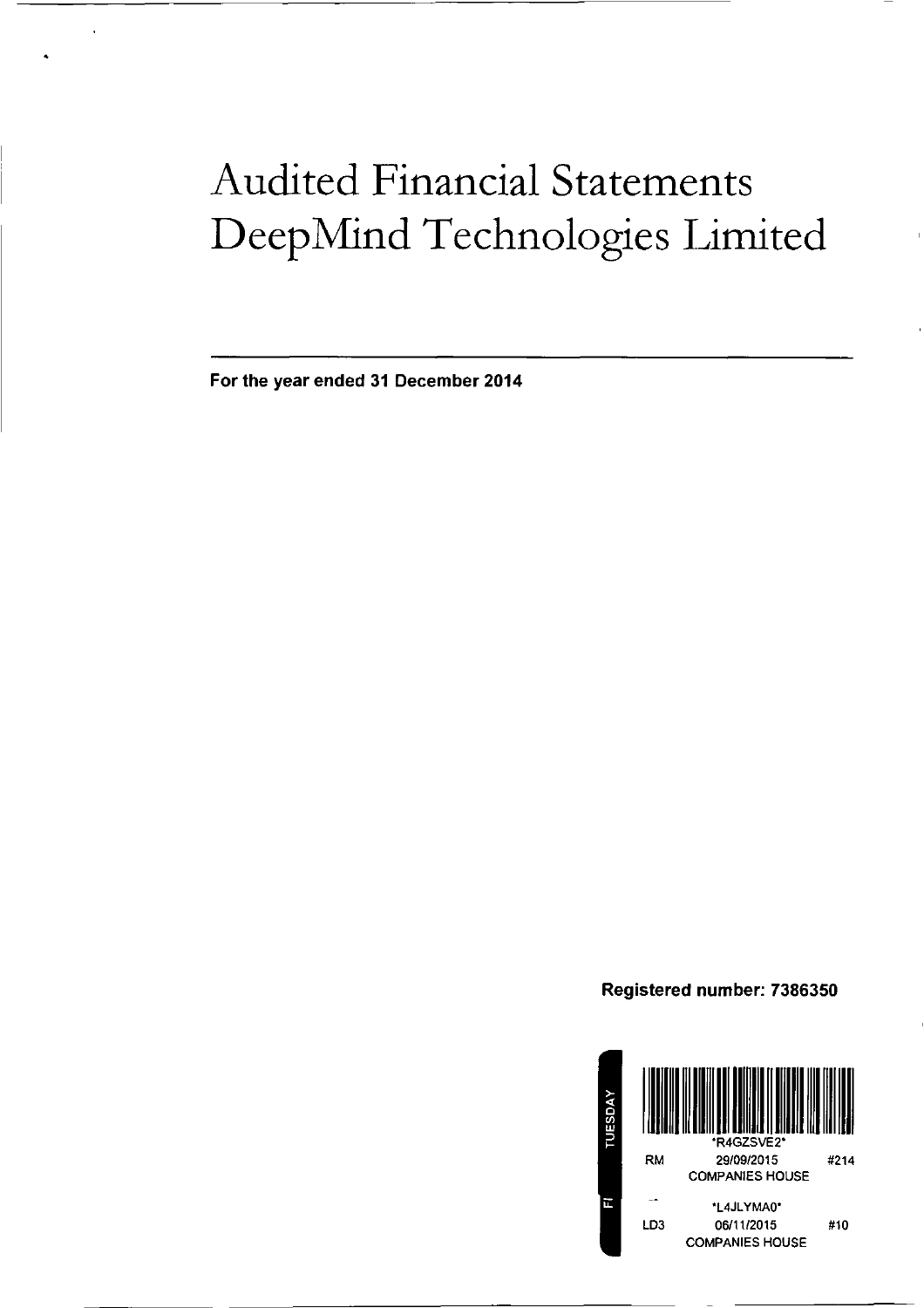$\ddot{\phantom{1}}$ 

 $\ddot{\phantom{1}}$ 

# Company Information

| <b>DeepMind Technologies Limited</b> |                                                                                                                                                                                                                                                                                                                                                                                                        |
|--------------------------------------|--------------------------------------------------------------------------------------------------------------------------------------------------------------------------------------------------------------------------------------------------------------------------------------------------------------------------------------------------------------------------------------------------------|
|                                      |                                                                                                                                                                                                                                                                                                                                                                                                        |
| Company Information                  |                                                                                                                                                                                                                                                                                                                                                                                                        |
| <b>Directors</b>                     | Daniel J Brunton (appointed 24 January 2014)<br>Graham Law (appointed 24 January 2014)<br>Kenneth H Yi (appointed 24 January 2014)<br>Demis Hassabis (resigned 24 January 2014)<br>Shane Legg (resigned 24 January 2014)<br>Mustafa Suleyman (resigned 24 January 2014)<br>Jaan Tallinn (resigned 24 January 2014)<br>Bart Swanson (resigned 24 January 2014)<br>Luke Nosek (resigned 24 January 2014) |
| <b>Company secretary</b>             | Taylor Wessing Secretaries Limited                                                                                                                                                                                                                                                                                                                                                                     |
| <b>Registered number</b>             | 7386350                                                                                                                                                                                                                                                                                                                                                                                                |
| <b>Place of Incorporation</b>        | England                                                                                                                                                                                                                                                                                                                                                                                                |
| <b>Registered office</b>             | 5 New Street Square<br>London<br>EC4A 3TW                                                                                                                                                                                                                                                                                                                                                              |
| <b>Auditors</b>                      | Ernst and Young<br>Harcourt Centre<br>Harcourt Street<br>Dublin 2                                                                                                                                                                                                                                                                                                                                      |
| <b>Bankers</b>                       | National Westminster Bank<br>252 Regent Street<br>Mayfair<br>London<br>W1B 3BP                                                                                                                                                                                                                                                                                                                         |

,一个人的人都是不是一个人的人,不是一个人的人,他们的人都是不是一个人的人,而且,他们的人都是不是一个人的人,但是,他们的人都是不是一个人的人,而且,他们的人都是<br>第二百一章 一个人的人,我们的人都是不是一个人的人,我们的人都是不是一个人的人,我们的人都是不是一个人的人,我们的人都是不是一个人的人,我们的人都是不是一个人的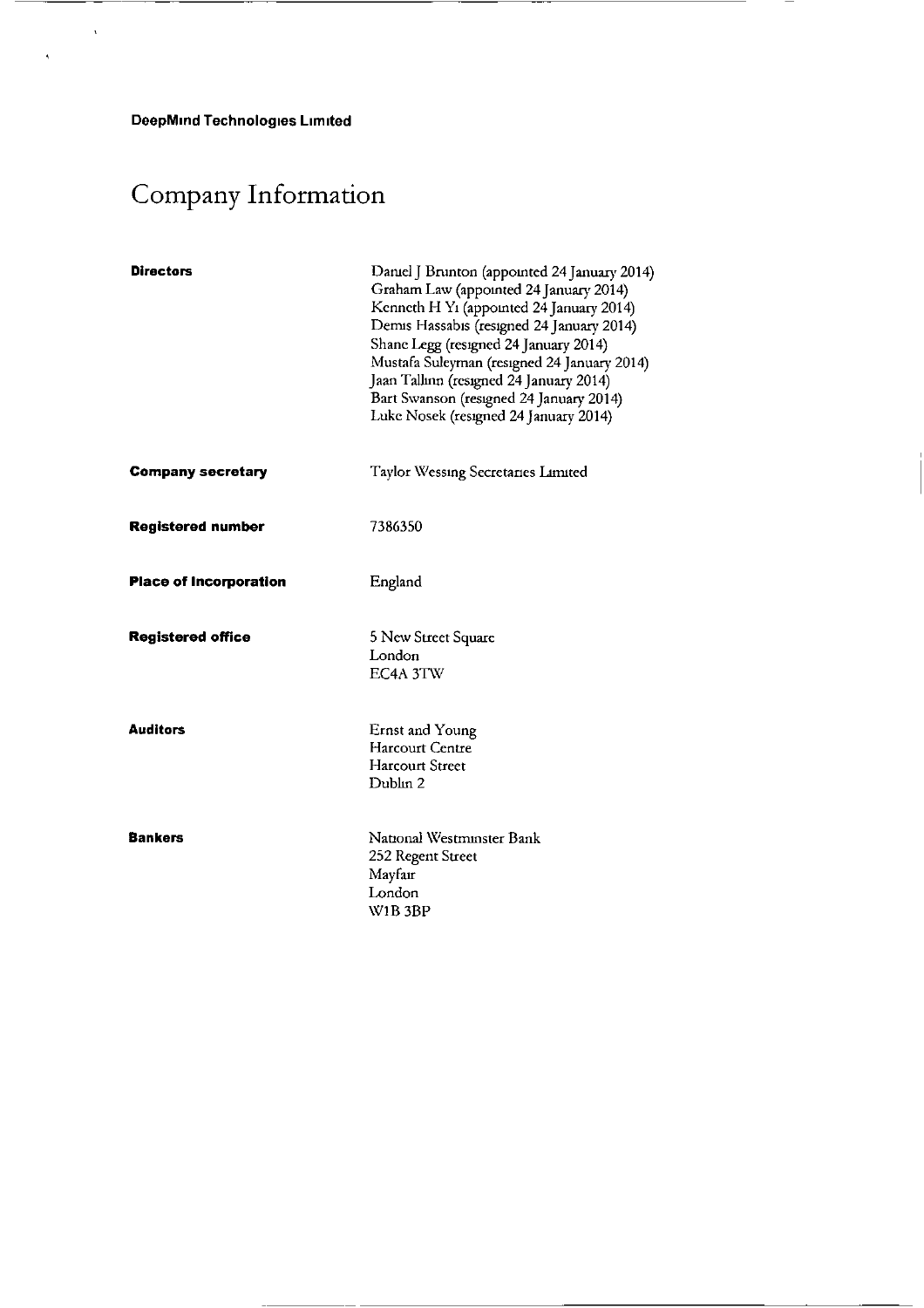# Contents

 $\bar{\mathcal{A}}$ 

 $\overline{\phantom{a}}$ 

 $\Bigl\vert$ 

| <b>Director's report</b>                 | 1        |
|------------------------------------------|----------|
| <b>Auditor's report</b>                  | $2 - 3$  |
| <b>Profit and loss account</b>           | 4        |
| <b>Balance sheet</b>                     | 5        |
| <b>Notes to the financial statements</b> | $6 - 11$ |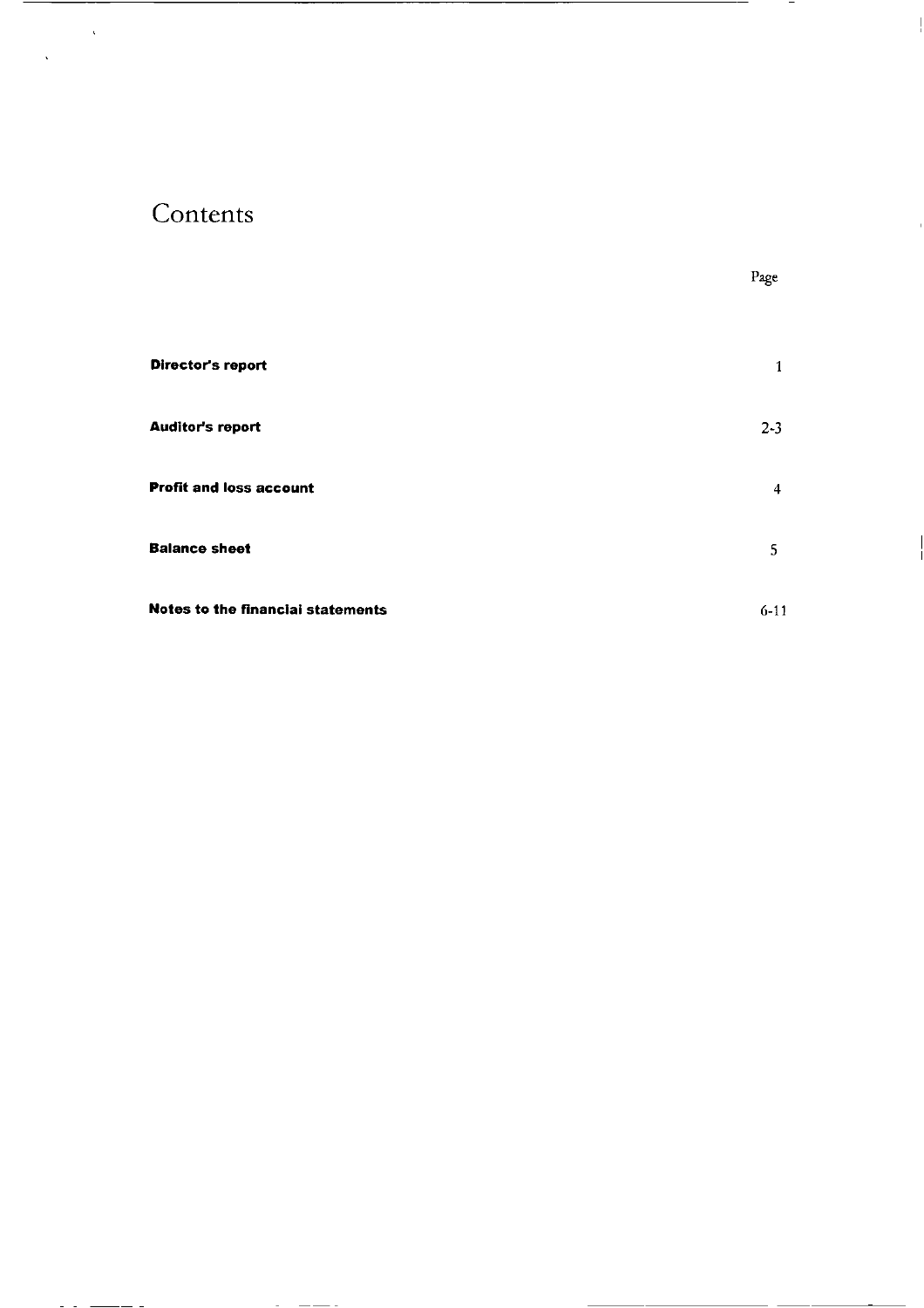# Directors' report

#### Year ended 31 December 2014

The directors present thei report and the financial statements for the year ended 31 December 2014

#### Business Review

DeepMind Technologies specializes in the application of cutting edge machine learning

The Company is wholly owned by Google Ireland Holdings, which is incorporated in Ireland Google Inc 1s the ultimate parent undertaking and is a company incorporated in the United States of America

#### $\mathbf{D}$ irectors  $\mathbf{D}$

The directors who served during the year are listed under the Company Information section

The change in directors on 24 January 2014 followed the acquisition of the company by Google Ireland Holdings, a subsidiary of Google Inc

#### Directors' responsibilities statement

The directors are responsible for preparing the Directors' report and the financial statements in accordance with applicable law and regulauons

Companylaw requires the directors to prepare financial statements for each financial year Under that law the directors have elected to prepare the financial statements in accordance with United Kingdom Generally Accepted Accounting Practice (United Kingdom Accountng Standards and applicable law) Under company law the directors must not approve the financial statements unless they are satisfied that they give a true and fair view of the state of affairs and profit or loss of the company for that period In pteparing these financial statements, the directors are required to

\* select suttable accounung policies and then apply them consistently,

\* make judgments and accounting estimatesthat are reasonable and prudent,

\* prepare the financial statements on the going concern basis unless it is mappropriate to presume that the company will continue in business

The directors are responsible for keeping adequate accounting records that are sufficient to show and explain the company's transactions and disclose with reasonable accuracyat any tume the financial position of the companyand enable them to ensurethat the financial statements comply with the Companies Act 2006 They are also responsible for safeguarding the assets of the company and hence for taking reasonable steps for the prevention and detection of fraud and other irregularities

In preparing this report, the directors have taken advantage of the small companies exemptions provided by section 415A of the Companies Act 2006

This report was approved by the board on  $24 \cdot 09$   $15$  and signed on its behalf by

 $\mathcal{D}% _{T}=\mathcal{P}_{T}\!\left( T_{1}\right) \subset\mathcal{P}_{T}$ Graham Law Director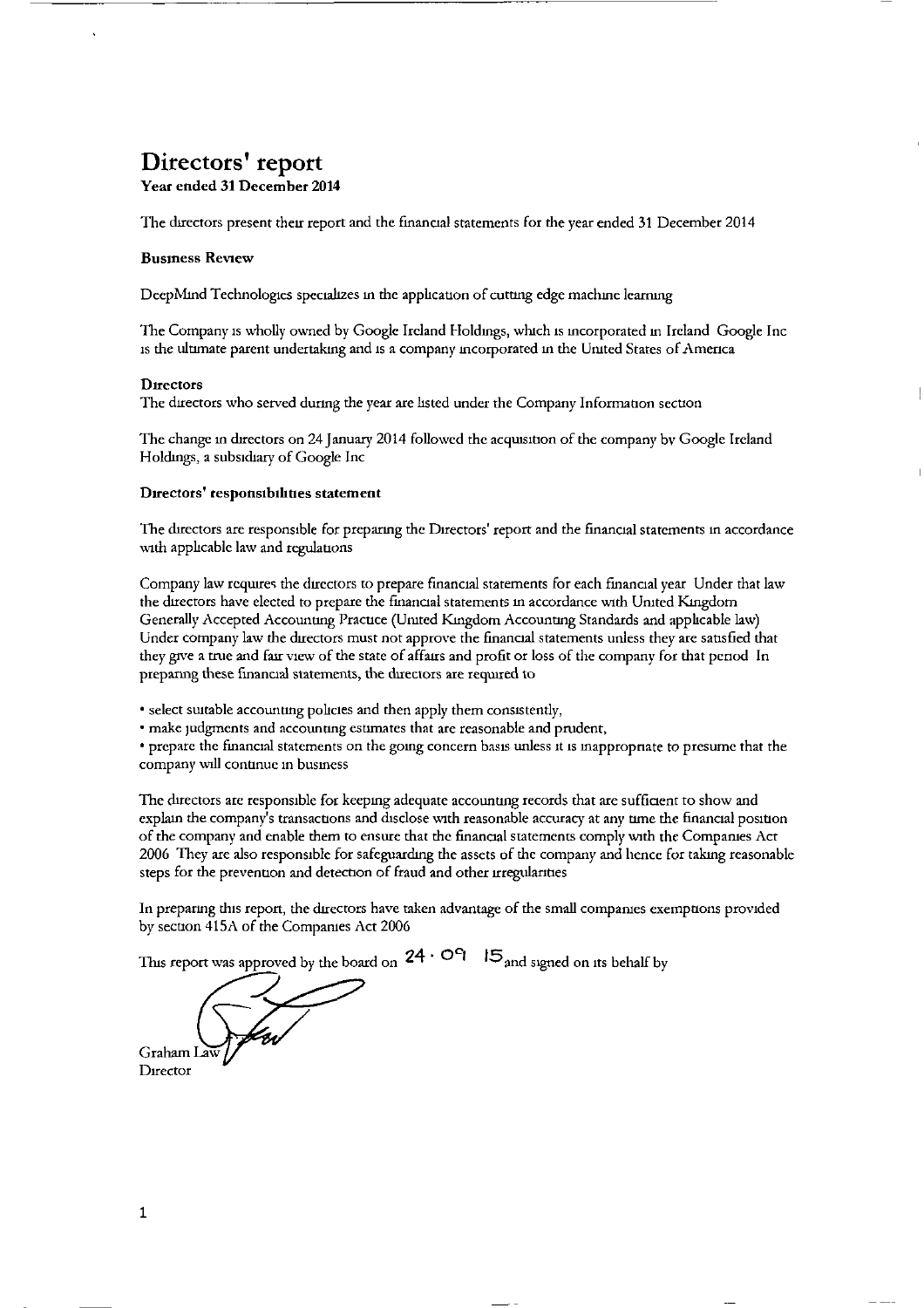# INDEPENDENT AUDITOR'S REPORT TO THE MEMBERS OF DEEPMIND TECHNOLOGIES LIMITED

We have audited the financial statements of Deepmind Technologies Limited for the year ended 31 December 2014 which comprise the Profit and Loss Account, the Balance Sheet the Reconciliation of Movements in Shareholders' Funds and the related notes1 to 14 The financial reporting framework that has been applied in their preparation is applicable law and the Financial Reporting Standard for Smaller Entities (Effective April 2008) (United Kingdom Generally Accepted Accounting Practice applicable to Smaller Entities)

This report ts made solely to the company's members, as a body, in accordance with Chapter3 of Part 16 of the Companies Act 2006 Our audit work has been undertaken so that we might state to the company's members those matters we are required to state to them in an auditor's report and for no other purpose To the fullest extent permitted by law, we do not accept or assume responsibility to anyone other than the company and the company's members as a body, for our audit work, for this report, or for the opinions we have formed

# Respective responsibilities of directors and auditor

As explained more fully in the Directors' Responsibilities Statement set out on page 1, the directors are responsible for the preparation of the financial statements and for being satisfied that they give a true and fair view Our responsibility is to audit and express an opinion on the financial statements in accordance with applicable law and International Standards on Auditing (UK and Ireland) Those standards require us to comply with the Auditing Practices Board's Ethical Standards for Auditors.

# Scope of the audit of the financial statements

An audit involves obtaining evidence about the amounts and disclosures in the financial statements sufficient to give reasonable assurance that the financial statements are free from material misstatement, whether caused by fraud or error This includes an assessment of whether the accounting policies are appropriate to the company's circumstances and have been consistently applied and adequately disclosed, the reasonableness of significant accounting estimates made by the directors, and the overall presentation of the financial statements In addition, we read all the financial and non-financial information in the annual report to identify material inconsistencies with the audited financial statements and to identify any information that is apparently, materially incorrect based on or materially inconsistent with, the knowledge acquired by us in the course of performing the audit if we become aware of any apparent material misstatements or inconsistencies we consider the Implications for our report NOENT AUDITOR'S REPORT TO THE MEMBERS OF DEEPANNO<br>CLOGIES UMITED<br>CONCIES UMITED AFFORD TO THE MEMBERS OF DEEPANNO<br>1 December 2014 which compares the Profit and Conspirate Technologies Limited for the year<br>1 December 2014 w

## Opinion on financial statements

In our opinion the financial statements

give a true and fair view of the state of the company's affairs as at 31 December 2014 and ofits loss for the year then ended,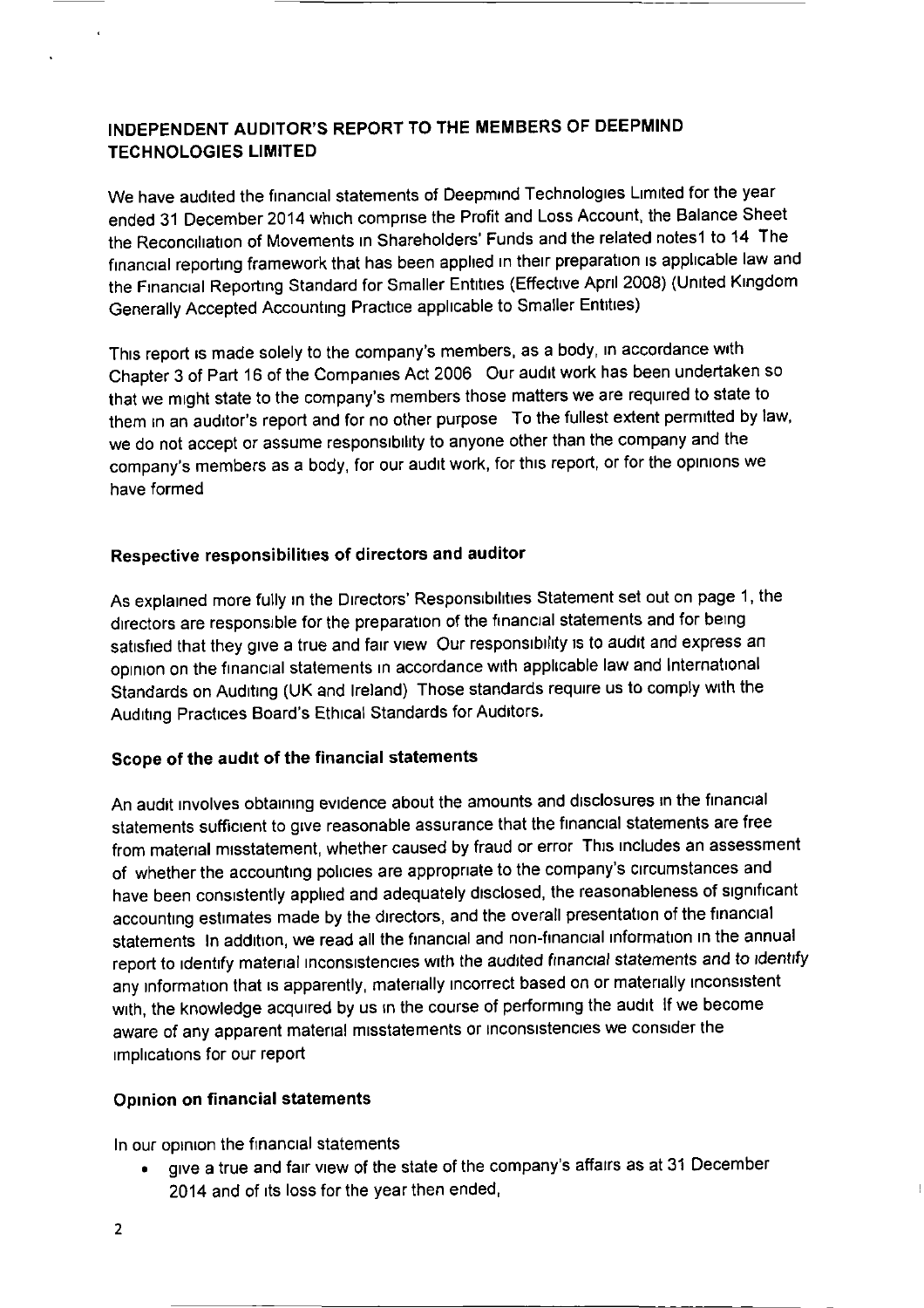- « have been properly prepared in accordance with United Kingdom Generally Accepted Accounting Practice applicable to Smaller Entities, and
- <sup>e</sup> have been prepared in accordance with the requirements of the Companies Act 2006

# Opinion on other matter prescribed by the Companies Act 2006

In our opinion the information given in the Directors' Report for the financial year for which the financial statements are prepared 1s consistent with the financial statements

# Matters on which we are required to report by exception

We have nothing to report in respect of the following matters where the Companies Act <sup>2006</sup> requires us to report to you if, in our opinion

- \* adequate accounting records have not been kept, or returns adequate for our audit have not been received from branches not visited by us, or
- \* the financial statements are not in agreement with the accounting records and returns, or
- « certain disclosures of directors' remuneration specified by law are not made, or
- we have not receivedall the information and explanations we require for our audit, or
- the directors were not entitled to prepare the financial statements in accordance with  $\bullet$ the small companres regime and take advantage of the small companies' exemption from the requirement to prepare a Strategic Report

# Other matter

The 31 December 2013 comparatives are unaudited as in that year the company was entitled to exemption from audit under section 477 of the Companies Act 2006 Example 18 in that year the company was<br>477 of the Companies Act 2006

First & Course

Keith M Jess (Senior statutory auditor) for and on behalf of Ernst & Young, Statutory Auditor Dublin

# 25 SEP <sup>2015</sup>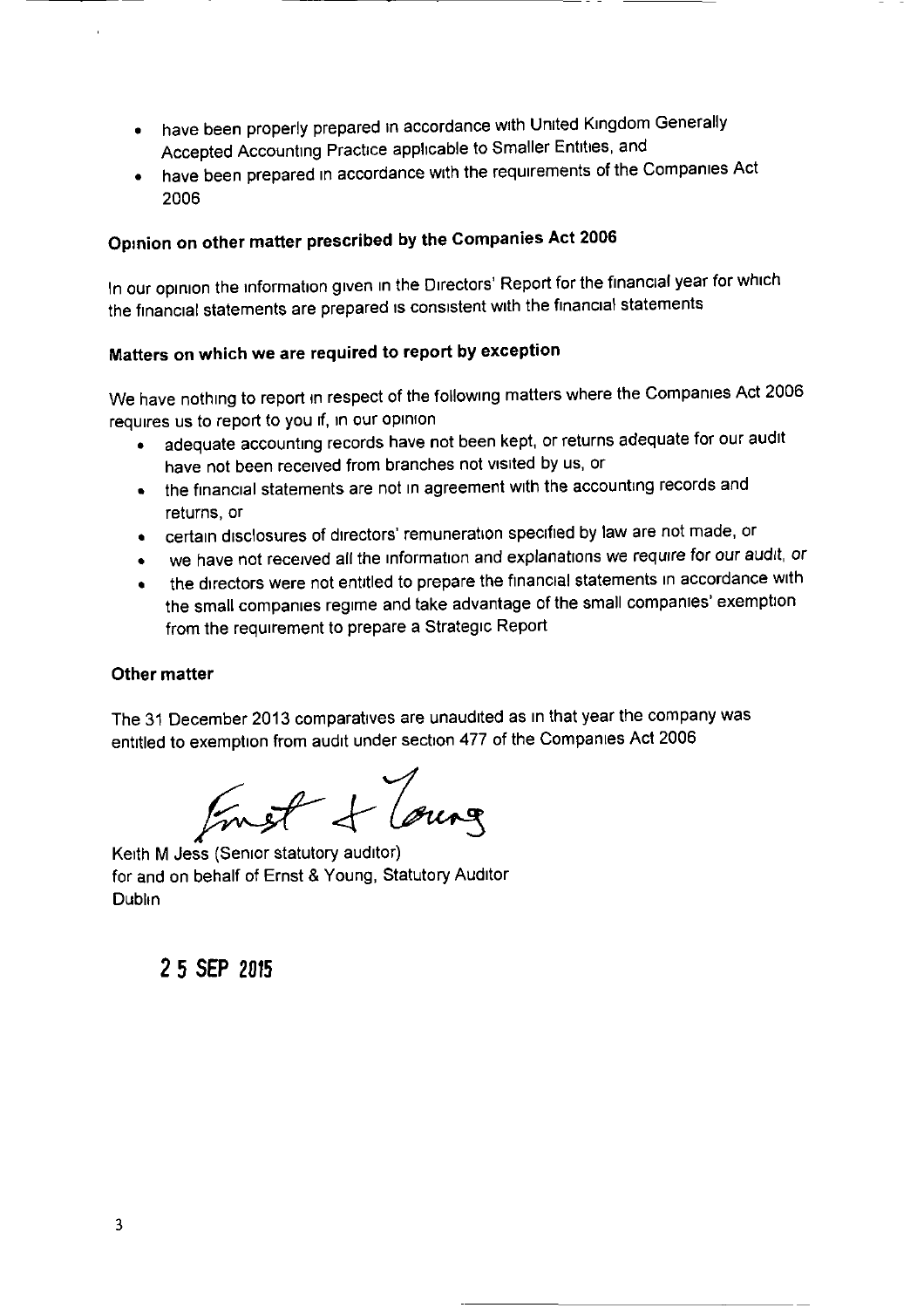$\ddot{\phantom{a}}$ 

# Profit and loss account

Year ended 31 December 2014

| <b>Ind Technologies Limited</b>                 |                |                                   |                                                  |
|-------------------------------------------------|----------------|-----------------------------------|--------------------------------------------------|
| it and loss account<br>nded 31 December 2014    |                |                                   |                                                  |
|                                                 |                | Year ended 31<br>December<br>2014 | Year ended 31<br>December<br>2013<br>(unaudited) |
|                                                 |                | L                                 | L                                                |
|                                                 | Note           |                                   |                                                  |
| Administrative expenses                         |                | (38, 182, 149)                    | (6,968,707)                                      |
| <b>Operating loss</b>                           | $\overline{c}$ | (38, 182, 149)                    | (6,968,707)                                      |
| Interests receivable and similar income         |                | 22,105                            | 408,699                                          |
| Loss and ordinary activities before<br>taxation |                | (38,160,044)                      | (6,560,008)                                      |
| Tax on loss on ordinary activities              | 5              |                                   |                                                  |
| Loss for the financial year                     | 11             | (38, 160, 044)                    | (6,560,008)                                      |
|                                                 |                |                                   |                                                  |

 $\omega_{\rm{max}} = \omega$ 

Notes <sup>1</sup> to 14 form part of these financial statements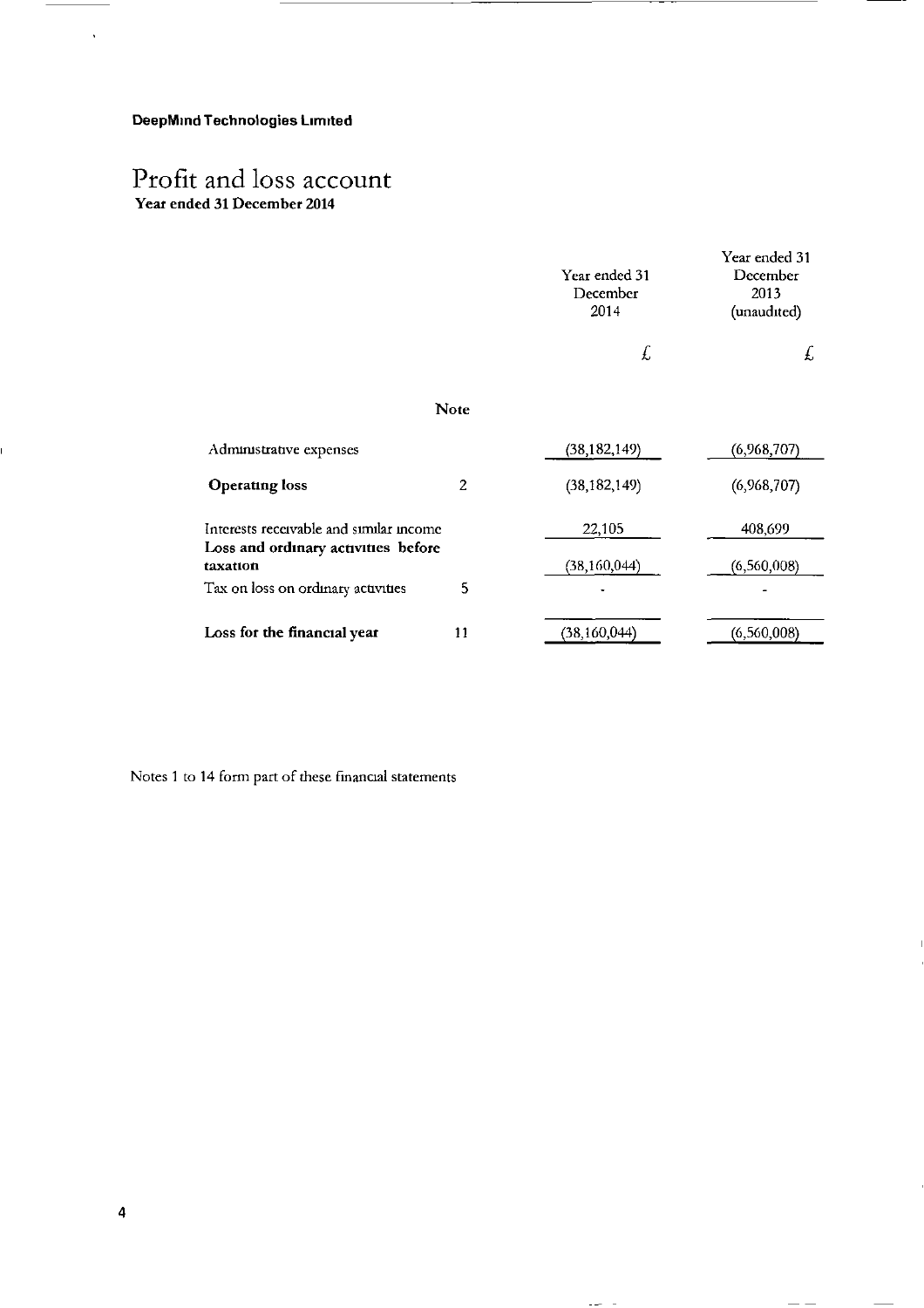# DeepMind Technologies Limited Balance sheet As at 31 December 2014

|                                  | <b>Note</b> | 2014<br>Ł       | 2013<br>Ł<br>(unaudited) |
|----------------------------------|-------------|-----------------|--------------------------|
| <b>Fixed assets</b>              |             |                 |                          |
| Tangible assets                  | 6           |                 | 771 199                  |
| <b>Current</b> assets            |             |                 |                          |
| Debtors                          | 7           | 12,000          | 842,937                  |
| Cash at bank and in hand         |             | 95,439,822      | 31,986,975               |
|                                  |             | 95,451,822      | 3 2,829,912              |
| Creditors amounts falling due    |             |                 |                          |
| within one year                  | 8           | (100, 980, 202) | (1,060,978)              |
| Net current (liabilities)/assets |             | (5,528,380)     | 31,768,934               |
| Net assets (liabilities)/assets  |             | (5,528,380)     | 32,540,133               |
| <b>Capital and reserves</b>      |             |                 |                          |
| Called up share capital          | 10          | 1,641           | 1,551                    |
| Share premium account            | 11          | 41,490,727      | 41,399,286               |
| Profit and loss account          | 11          | (47,020,748)    | (8,860,704)              |
| Shareholders' funds              | 12          | (5,528,380)     | 32,540,133               |

<u> 1999 - Andrea American American (h. 1989).</u>

The financial statements have been prepared in accordance with the provisions applicable to small companies within Part 15 of the Companies Act 2006, and in accordance with the Financial Reporting Standard for Smaller Entities (effective April 2008)

The financial statements were approved and authorized for issue by the board on  $24 \cdot$  OP  $\cdot$  15 and were signed on its behalf by

Graham Law Director

Notes <sup>1</sup> to 14 form part of these financial statements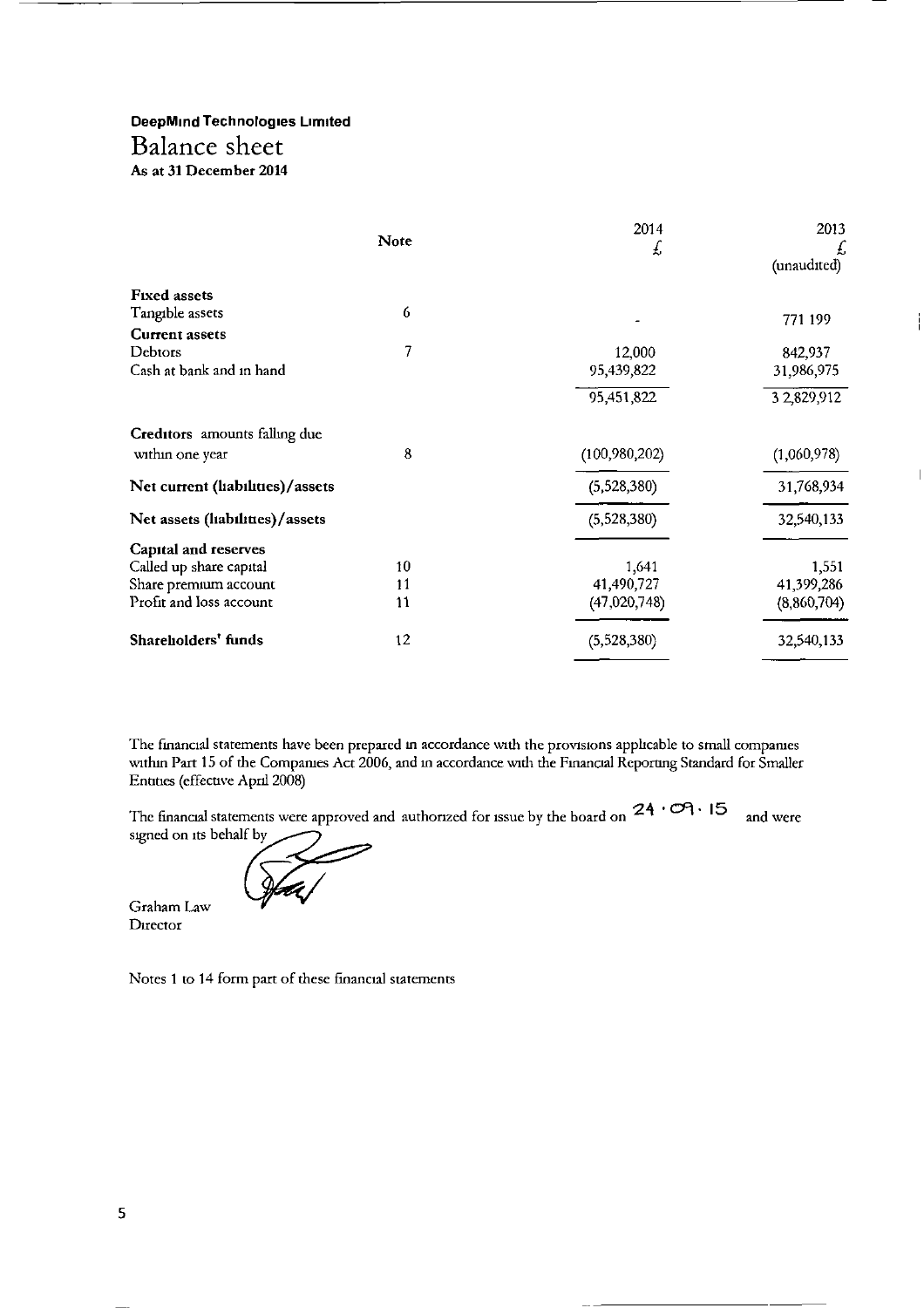# Notes to the financial statements Year ended 31 December 2014

#### 1 Accounting policies

# 1.1 Basis of preparation of financial statements

The financial statements have been prepared under the hustorical cost convention and in accordance with the Financial Reporting Standard for Smaller Entities (effective April 2008)

# 12 Going concern

The financial statements have been prepared on a going concern basis, which assumes that the companywill contunue trading for the foreseeable future

<u> sama salah sahiji désa di kacamatan di kacamatan di kacamatan di kacamatan di kacamatan di kacamatan di kacama</u>

During the period the company incurred a loss of  $f$ 38,160,044 At 31 December 2014 the company had cash balances of  $f$ 95,439,822 As the company is not yet revenue generating, the ultimate parent company has confirmed that it will continue to support the entity financially for at least twelve months following the balance sheet date

## 13 Cash flow

The financial statements do not include a Cash flow statement because the company, as a small reporting entity, is exempt from the requirement to prepare such a statement under the Financial Reporting Standard for Smaller Enuties (effecuve April 2008)

# 14 Tangible fixed assets and depreciation

Tangible fixed assets are stated at cost less depreciation Depreciation is provided at rates calculated to write off the cost of fixed assets, less their estimated residual value, over their expected useful lives

# 15 Operating leases

Rentals under operating leases are charged to the Profit and loss account on a straight line basis over the lease term.

## 16 Deferred taxation

Full provision 1s made for deferred tax assets and habiliues arising from all timing differences between the recognition of gains and losses in the financial statements and recognition in the tax computation

A net deferred tax asset is recognized only if it can be regarded as more likely than not that there will be suitable taxable profits from which the future reversal of the underlying tmung differences can be deducted

Deferred tax assets and liabilities are calculated at the tax rates expected to be effective at the tune the umung differences are expected to reverse

Deferred tax assets and liabiliues are not discounted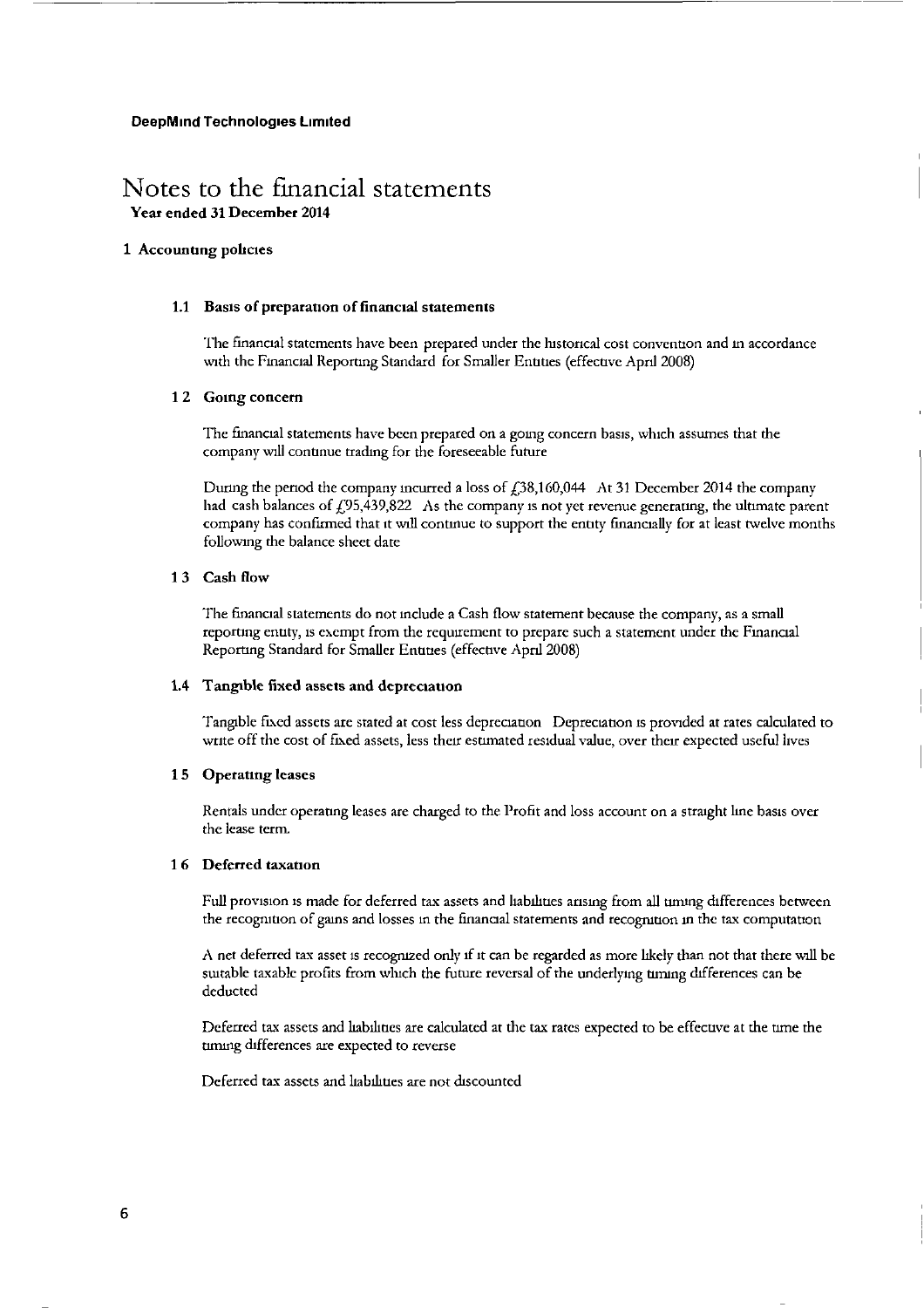# Notes to the financial statements Year ended 31 December 2014

<u> a shekara ta 1999 ya shekara ta 1999 ya shekara ta 1999 ya shekara ta 1999 haɗa ta 1999 ya shekara ta 1999 ha</u>

#### 2 Operating loss

| <b>Technologies Limited</b>                                    |                                   |                                                  |
|----------------------------------------------------------------|-----------------------------------|--------------------------------------------------|
| s to the financial statements<br>ded 31 December 2014          |                                   |                                                  |
| <b>Operating loss</b>                                          |                                   |                                                  |
| The operating loss is stated after charging                    |                                   |                                                  |
|                                                                | Year ended 31<br>December<br>2014 | Year ended 31<br>December<br>2013<br>(unaudited) |
|                                                                | £                                 | £.                                               |
| Auditor's remuneration                                         | 13,100                            |                                                  |
| Depreciation of tangible fixed assets<br>-owned by the company | 448,461                           | 377,012                                          |

#### 3 Directors' remuneration

|                        | Year ended 31<br>December<br>2014 | Year ended 31<br>December<br>2013<br>(unaudited) |
|------------------------|-----------------------------------|--------------------------------------------------|
|                        | Ł                                 | Ł                                                |
| Aggregate remuneration | 272,880                           | 373,352                                          |

During the year 3 directors (2013 3) received emoluments through the company

Duning the year mi (2013 6,566) share options over Ordinary shares of nominal value  $f(0\ 0001)$  each were granted to directors at a grant price of  $f(0\ 0001)$  per share, and none were cancelled (2013 none)

No share options over Ordinary shares were exercised by directors (2013) 2,414,683) Total share options over Ordinaryshares held by directors at the year end were nil (2013 6,566)

#### 4. Employee Information

Payroll costs and related charges of  $f$ 31,967,222 (2013  $f$ nil) have been recharged from other group undertakings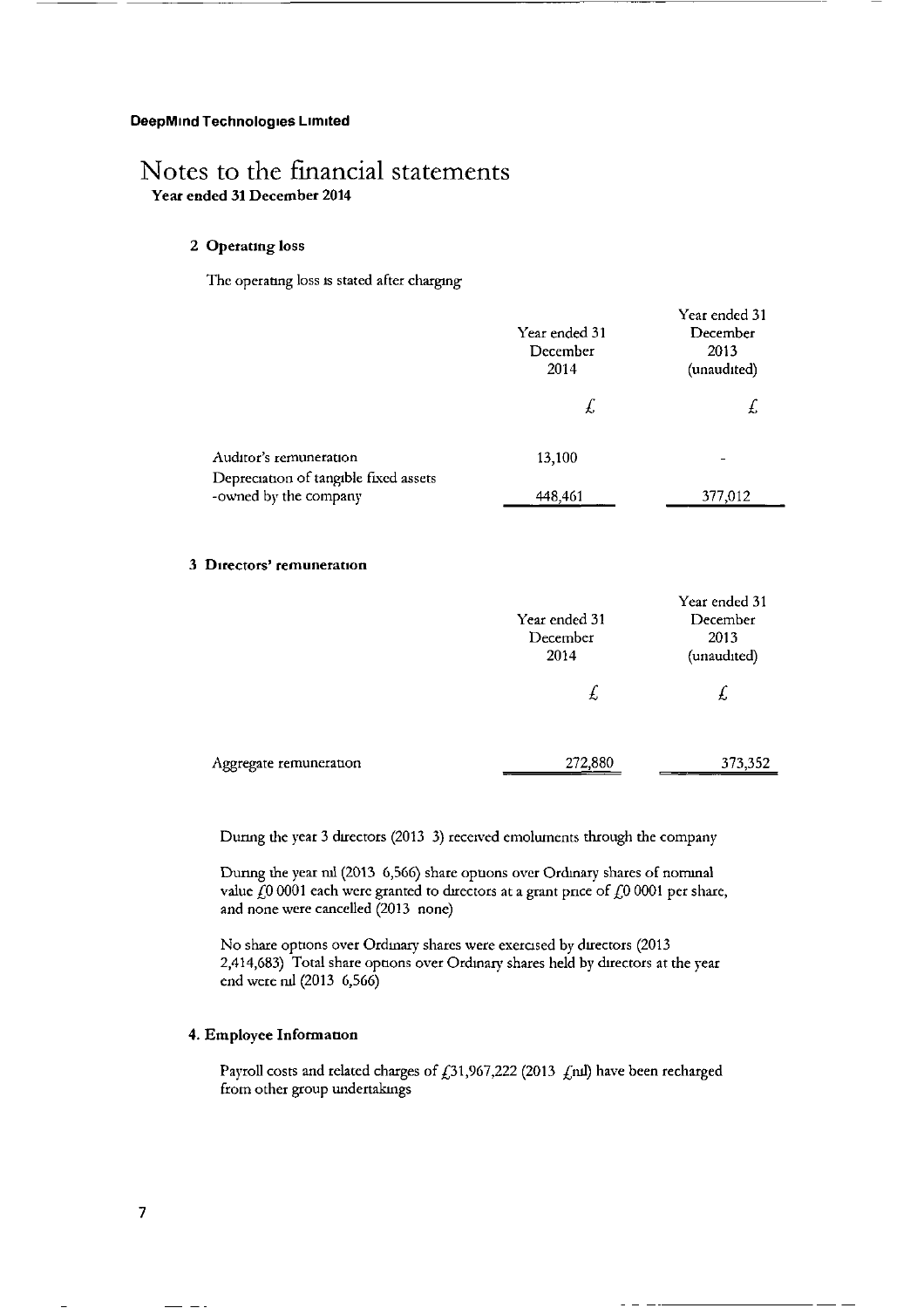# Notes to the financial statements Year ended 31 December 2014

#### 5. Taxation

<u> Alexandro de Alexandro de Alexandro de Alexandro de Alexandro de Alexandro de Alexandro de Alexandro de Alexa</u>

#### 6 Tangible fixed assets

| pMind Technologies Limited                                                                                                                                                                                                                                                                           |                      |                     |                       |                  |
|------------------------------------------------------------------------------------------------------------------------------------------------------------------------------------------------------------------------------------------------------------------------------------------------------|----------------------|---------------------|-----------------------|------------------|
|                                                                                                                                                                                                                                                                                                      |                      |                     |                       |                  |
|                                                                                                                                                                                                                                                                                                      |                      |                     |                       |                  |
|                                                                                                                                                                                                                                                                                                      |                      |                     |                       |                  |
| Votes to the financial statements                                                                                                                                                                                                                                                                    |                      |                     |                       |                  |
| Year ended 31 December 2014                                                                                                                                                                                                                                                                          |                      |                     |                       |                  |
| 5. Taxation                                                                                                                                                                                                                                                                                          |                      |                     |                       |                  |
| The company has tax losses to carry forward estimated at $\mathcal{L}106$ million The tax on loss on<br>ordinary activities for the year is $f_{\rm r}$ nil (2013 $f_{\rm r}$ nil)                                                                                                                   |                      |                     |                       |                  |
| 6 Tangible fixed assets                                                                                                                                                                                                                                                                              |                      |                     |                       |                  |
|                                                                                                                                                                                                                                                                                                      | Fixtures&<br>fitting | Office<br>equipment | Computer<br>equipment | Total            |
|                                                                                                                                                                                                                                                                                                      | £                    | £                   | £                     | £                |
| Costs<br>As at 1 January 2014                                                                                                                                                                                                                                                                        | 111,530              | 545,662             |                       | 1,293,694        |
| (unaudited)                                                                                                                                                                                                                                                                                          | 9,956                | 528,090             | 636,502<br>47,261     | 585,307          |
|                                                                                                                                                                                                                                                                                                      |                      |                     |                       |                  |
|                                                                                                                                                                                                                                                                                                      | (121, 486)           | (1,073,752)         | (683, 763)            | (1,879,001)      |
|                                                                                                                                                                                                                                                                                                      |                      |                     |                       |                  |
|                                                                                                                                                                                                                                                                                                      | 62,061               | 210,661             | 249,773               | 522,495          |
|                                                                                                                                                                                                                                                                                                      | 27,693               | 278,933             | 141,835               | 448,461          |
|                                                                                                                                                                                                                                                                                                      | (89, 754)            | (489, 594)          | (391, 608)            | (970, 956)       |
|                                                                                                                                                                                                                                                                                                      |                      |                     |                       |                  |
|                                                                                                                                                                                                                                                                                                      |                      |                     |                       |                  |
|                                                                                                                                                                                                                                                                                                      | 49,469               | 335,001             | 386,729               | 771,199          |
|                                                                                                                                                                                                                                                                                                      |                      |                     |                       |                  |
| 7 Debtors                                                                                                                                                                                                                                                                                            |                      |                     | 2014                  | 2013             |
|                                                                                                                                                                                                                                                                                                      |                      |                     | £                     | £                |
|                                                                                                                                                                                                                                                                                                      |                      |                     |                       | (unaudited)      |
| <b>Additions</b><br>Disposals<br>As at 31 December 2014<br>Depreciation<br>As at 1 January 2014<br>(unaudited)<br>Charge for the year<br><b>Disposals</b><br>As at 31 December 2014<br>Net book value<br>At 31 December 2014<br>At 31 December 2013<br>(unaudited)<br>Trade debtors<br>Other debtors |                      |                     | 12,000                | 6,994<br>835,943 |

#### 7 Debtors

|               | 2014           | 2013        |  |
|---------------|----------------|-------------|--|
|               | رتم            | 丈           |  |
|               |                | (unaudited) |  |
| Trade debtors | $\overline{ }$ | 6,994       |  |
| Other debtors | 12,000         | 835,943     |  |
|               | 12,000         | 842,937     |  |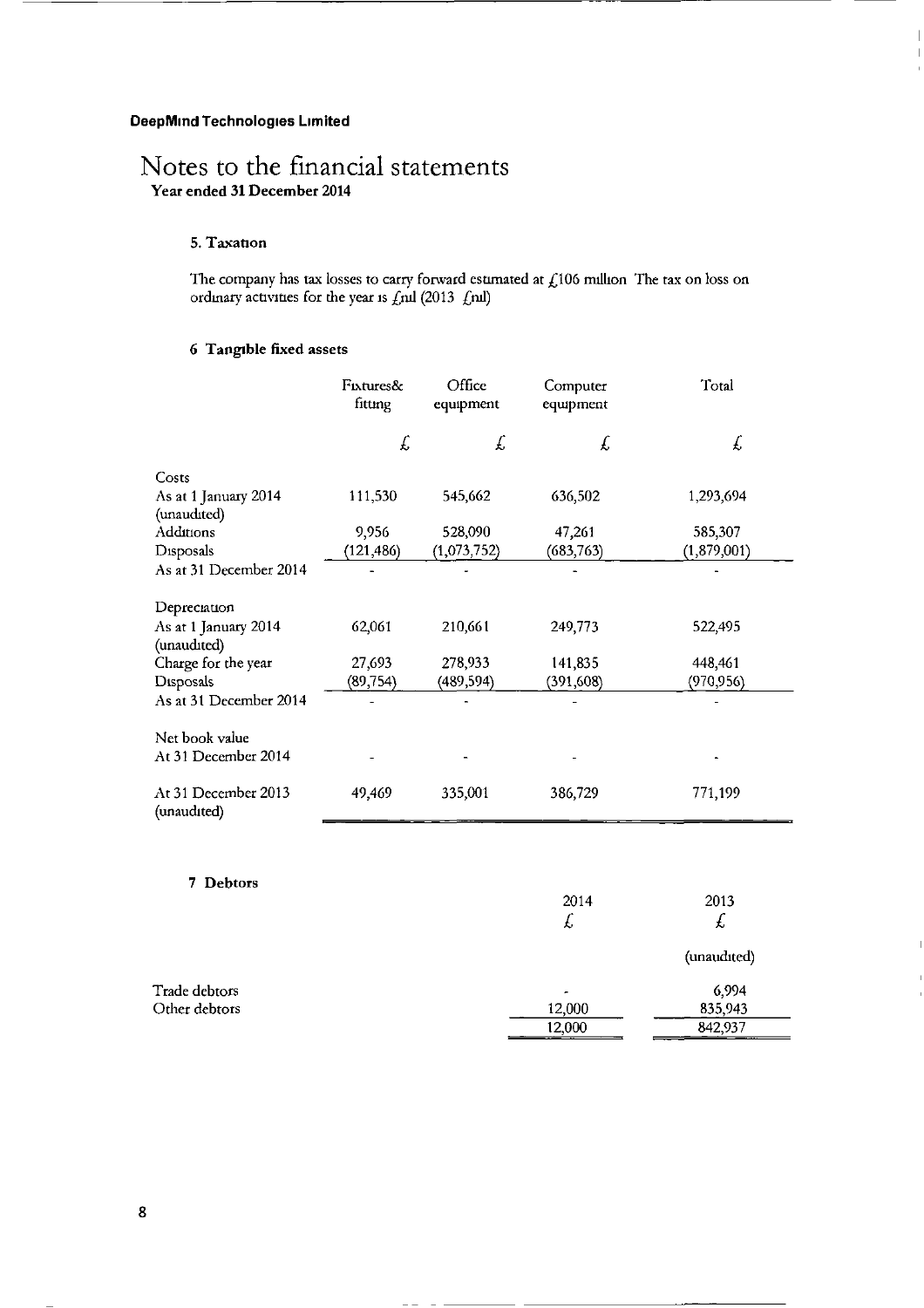$\ddot{\phantom{a}}$ 

# Notes to the financial statements

Year ended 31 December 2014

#### 8 Creditors

| <b>Creditors</b><br>Amounts falling due within one year                                                           |             |             |
|-------------------------------------------------------------------------------------------------------------------|-------------|-------------|
|                                                                                                                   | 2014        | 2013        |
|                                                                                                                   | £           | £           |
|                                                                                                                   |             | (unaudited) |
| Trade creditors                                                                                                   | 10,667      | 173,094     |
| Other taxation and social security                                                                                | 150,252     | 190,907     |
| Other creditors                                                                                                   | 73,941      | 696,977     |
| Amounts owed to group undertakings                                                                                | 100,745,342 |             |
|                                                                                                                   | 100 980,202 | 1,060,978   |
| <b>Operating lease commitments</b><br>he annual commitments under non-cancellable operating leases are as follows |             |             |
| and and buildings                                                                                                 |             |             |
|                                                                                                                   | 2014        | 2013        |
|                                                                                                                   | £           | Į,          |
|                                                                                                                   |             | (unaudited) |
| Expiry date                                                                                                       |             |             |
| Within 1 year                                                                                                     |             | 40,125      |
| Between 2 and 5 years                                                                                             |             | 154,030     |
| After more than 5 years                                                                                           |             | 181,603     |
|                                                                                                                   |             | 375,758     |

一个<del>一个人,一个人都是一个人的人,一个人都是一个人的人,</del>一个人都是一个人的人,就是一个人的人,就是一个人的人,就是一个人的人,就是一个人的人,就是一个人的人,

#### 9 Operating lease commitments

| 9 Operating lease commitments                                                |       |             |
|------------------------------------------------------------------------------|-------|-------------|
| The annual commitments under non-cancellable operating leases are as follows |       |             |
| Land and buildings                                                           |       |             |
|                                                                              | 2014  | 2013        |
|                                                                              | £     | £           |
|                                                                              |       | (unaudited) |
| Expiry date                                                                  |       |             |
| Within 1 year                                                                |       | 40,125      |
| Between 2 and 5 years                                                        |       | 154,030     |
| After more than 5 years                                                      |       | 181,603     |
|                                                                              |       | 375,758     |
| 10. Share capital                                                            |       |             |
|                                                                              | 2014  | 2013        |
|                                                                              | £     | £           |
|                                                                              |       | (unaudited) |
| 16,406,358 (2013 - 5,801,437) Ordinary shares of<br>$f00001$ each            | 1,641 | 580 144     |
| Nil (2012 - 2,996,998) Series A preferred shares of<br>$f00001$ each         |       | 299 700     |
| Nil (2013 - 4,198,594) Senes B preferred shares of<br>$f00001$ each          |       | 419859      |
| Nil (2013 2,509,233) Series C preferred shares of<br>$f00001$ each           |       | 250 923     |
| Total                                                                        | 1,641 | 1,551       |
|                                                                              |       |             |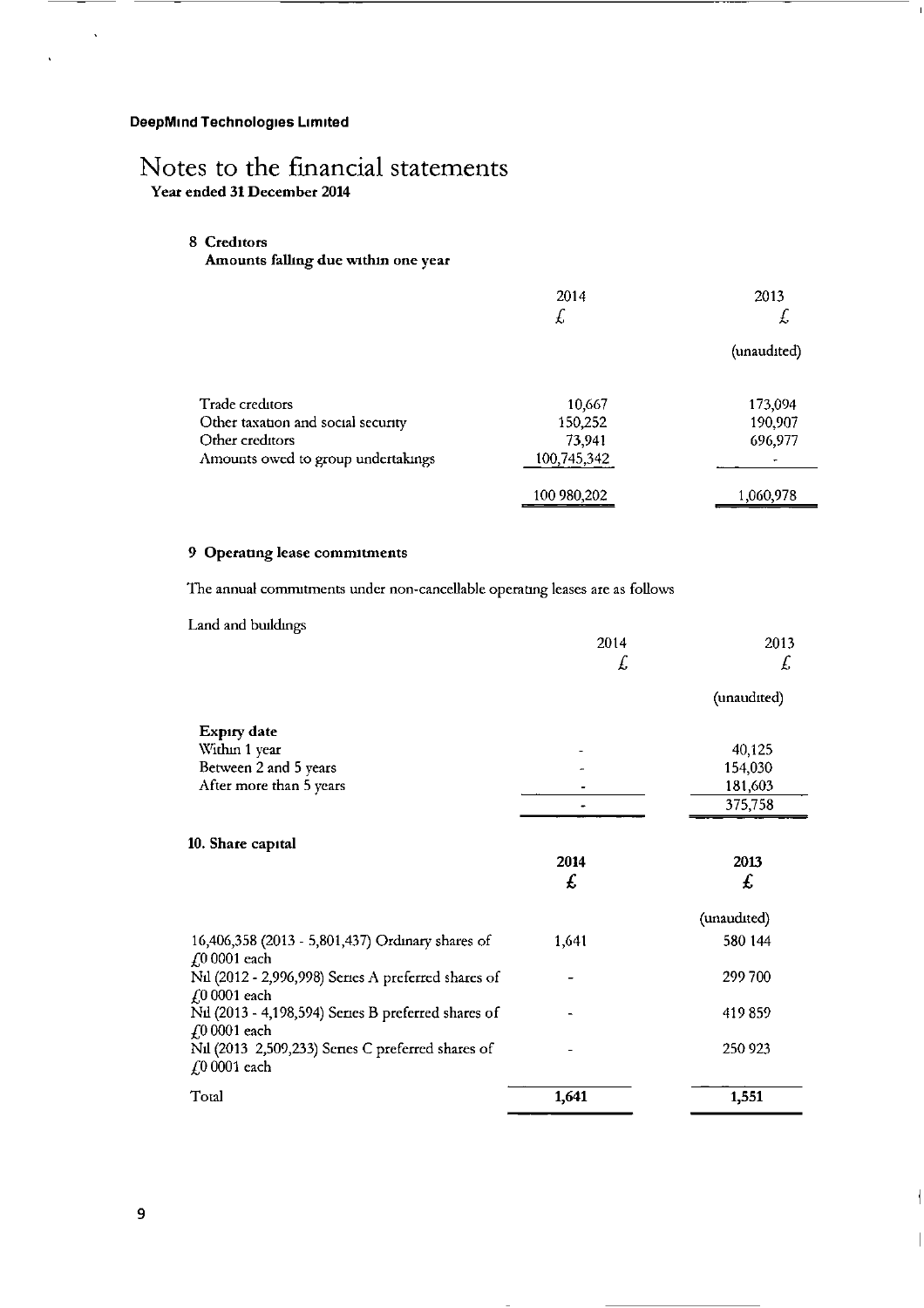# Notes to the financial statements Year ended 31 December 2014

During the year 259,395 (2013 897,295) share options over Ordinary shares of nominal value  $f(0.0001)$  each were granted at a grant price of  $f(0.0001)$  per share 66,258 options over Ordinary shares lapsed during the year (2013 63,219) and 1,030,559 (2013 nil) were cancelled

<u> 2002 - Andreas Andreas Andreas Andreas Andreas Andreas Andreas Andreas Andreas Andreas Andreas Andreas Andreas</u>

a da sensa da sensa de la construcción de la construcción de la construcción de la construcción de la construcc

#### Rights of shares

#### 11 Reserves

| value $f00001$ each were granted at a grant price of $f00001$ per share 66,258 options<br>over Ordinary shares lapsed during the year (2013 63,219) and 1,030,559 (2013 nil) were<br>:ancelled                                                                                                                                                                                                                                                 |                               |                                 |
|------------------------------------------------------------------------------------------------------------------------------------------------------------------------------------------------------------------------------------------------------------------------------------------------------------------------------------------------------------------------------------------------------------------------------------------------|-------------------------------|---------------------------------|
| On 21 January 2014, 900,096 (2013 2,414,683) share options over Ordinary shares with<br>a value of $f_0$ 0001 per share were exercised giving an aggregate nominal value of $f_0$ 90<br>160,058 of these shares were exercised at a price of $f_0$ 5714 per share resulting in share<br>oremium of £91,441 740,038 of these shares were exercised at par Total share options<br>over Ordinary shares at the year end were nil (2013 1,737,518) |                               |                                 |
| Between 28 March 2013 and 14 June 2013 2,509,233 Series C preferred shares of $\emph{} f0$ 0001<br>each were issued for $f_2$ 990 per share giving an aggregate nominal value of $f_2$ 251 and<br>proceeds received by the company of $\angle$ 24 8m                                                                                                                                                                                           |                               |                                 |
| Rights of shares<br>During the year all preference shares were converted to Ordinary shares                                                                                                                                                                                                                                                                                                                                                    |                               |                                 |
| Each Ordinary share carries one vote, ranks equally with the other Ordinary shares in all<br>espects, including as to participation in any distribution, in respect of dividends and in<br>espect of capital (including on a winding up) and is not redeemable                                                                                                                                                                                 |                               |                                 |
| 1 Reserves                                                                                                                                                                                                                                                                                                                                                                                                                                     |                               |                                 |
|                                                                                                                                                                                                                                                                                                                                                                                                                                                | Share premium<br>account<br>£ | Profit and loss<br>account<br>£ |
| As at 1 January 2014<br>Loss for the year                                                                                                                                                                                                                                                                                                                                                                                                      | 41,399,286                    | (8,860,704)<br>(38, 160, 044)   |
| Premium on shares issued during the year                                                                                                                                                                                                                                                                                                                                                                                                       | 91,441                        |                                 |
| As at 31 December 2014                                                                                                                                                                                                                                                                                                                                                                                                                         | 41,490,727                    | (47,020,748)                    |
|                                                                                                                                                                                                                                                                                                                                                                                                                                                |                               |                                 |

#### 12 Reconciliation of movement in shareholders' funds

| Each Ordinary share carries one vote, ranks equally with the other Ordinary shares in all<br>respects, including as to participation in any distribution, in respect of dividends and in<br>respect of capital (including on a winding up) and is not redeemable |                                    |                                  |
|------------------------------------------------------------------------------------------------------------------------------------------------------------------------------------------------------------------------------------------------------------------|------------------------------------|----------------------------------|
| 11 Reserves                                                                                                                                                                                                                                                      |                                    |                                  |
|                                                                                                                                                                                                                                                                  | Share premium<br>account<br>£      | Profit and loss<br>account<br>£  |
| As at 1 January 2014<br>Loss for the year                                                                                                                                                                                                                        | 41,399,286                         | (8,860,704)<br>(38, 160, 044)    |
| Premium on shares issued during the year                                                                                                                                                                                                                         | 91,441                             |                                  |
| As at 31 December 2014                                                                                                                                                                                                                                           | 41,490,727                         | (47,020,748)                     |
| Reconciliation of movement in shareholders' funds                                                                                                                                                                                                                | 2014<br>£                          | 2013<br>£                        |
|                                                                                                                                                                                                                                                                  |                                    | (unaudited)                      |
| Opening shareholder's funds<br>Loss for the year<br>Share issued during the year                                                                                                                                                                                 | 32,540,133<br>(38, 160, 044)<br>90 | 14,416,044<br>(6,560,008)<br>493 |
| Share premium on share issued (net of<br>expenses)                                                                                                                                                                                                               | 91,441                             | 24,683,604                       |
| At 31 December 2014                                                                                                                                                                                                                                              | (5,528,380)                        | 32,540,133                       |